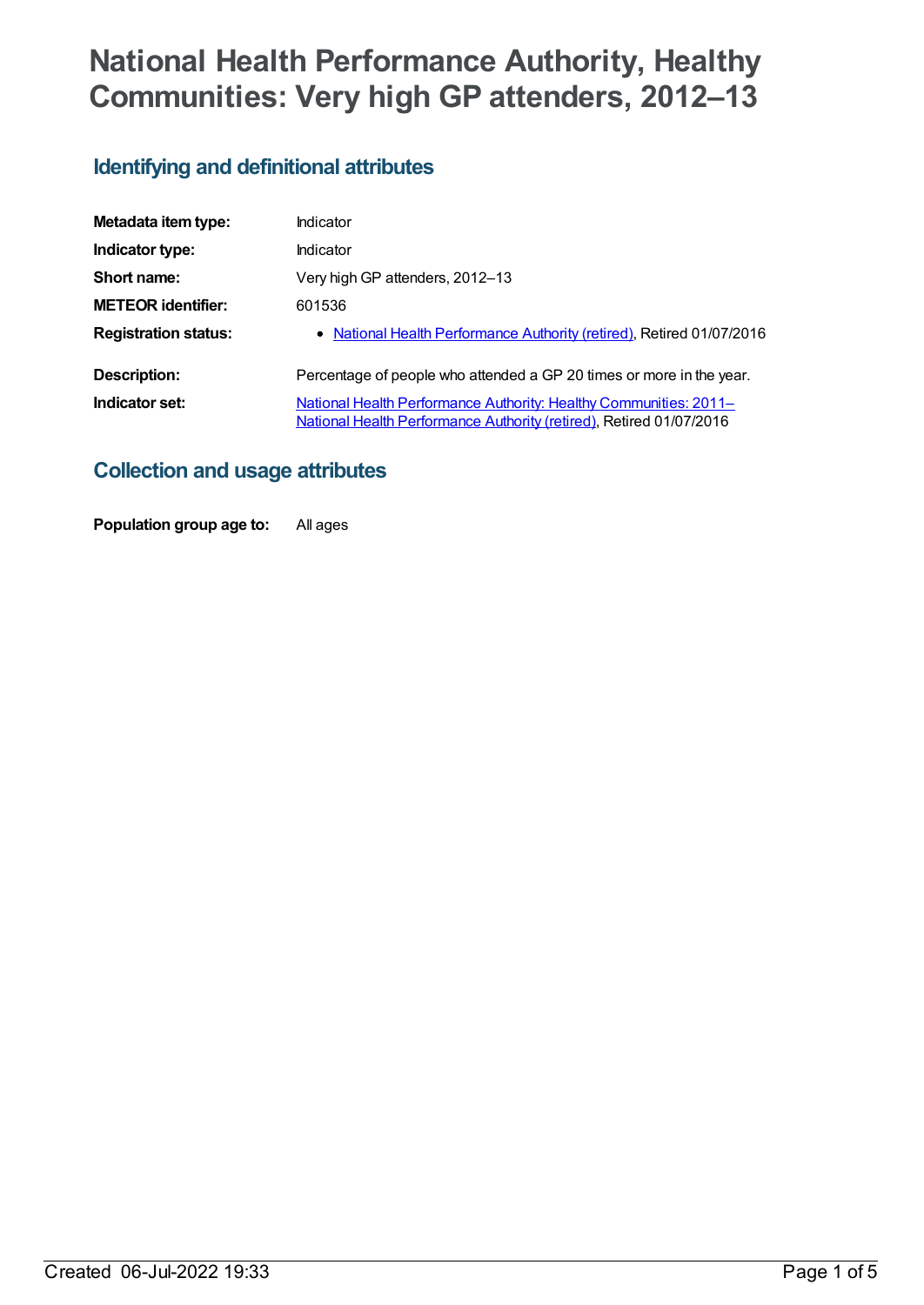**Computation description:** Very highGP attenders are persons who had 20 or more GP attendances between 1 July 2012 and 30 June 2013.

> GP attendances are Medicare benefit-funded patient/doctor encounters, such as visits and consultations, for which the patient has not been referred by another doctor. GP attendances exclude services provided by practice nurses and Aboriginal and Torres Strait Islander health practitioners on a GP's behalf.

In terms of 'Broad Type of Service' Groups, GP attendances comprise all items in Broad Type of Service Group 'A' – GP/VRGP non-referred attendances, 'M' – nonreferred Enhanced Primary Care and 'B' – Non-referred other attendances as published in quarterly and annual Medicare Benefits Schedule (MBS) statistics by the Department of Human Services and the Department of Health.

Counts of persons who utilised services on the MBS in 2012–13, were created using the unique Medicare Patient Identification Numbers (PINs). Persons who had 20 or more GP attendances in 2012–13 (year of service) were allocated to this cohort at the Australia level, based on the number of GP attendances in the reference year for the PIN in question.

Rates (expressed as a percentage) were directly age-standardised to the 2001 Australian population. In undertaking age standardisation of MBS data, the age of each person was determined from the last MBS service of any type for each PIN, processed by the Department of Human Services up to and including 30 June 2014 for records with a date of service in 2012–13. Where the age for an individual was clearly invalid, it was classified as a data error and excluded in performing the age standardisation process. All MBS services for each individual provided in 2012–13 and processed by 30 June 2014, were attributed to the five year age group (0–4, 5–9, 10–14,…, 80–84, 85+) in question.

In producing age-standardised results for a Medicare Local catchment or SA3, the following conditions were required as a minimum:

- A denominator of at least 30 per age group
- A total number of patients in the population of at least 20
- A total population count of at least 2,500 for the Medicare Local/SA3

For MBS data, Medicare Local and SA3 were determined using the enrolment postcode for each person from the last MBS service of any type, provided in 2012– 13 and processed by the Department of Human Service by 30 June 2014. All MBS services for each individual provided in 2012–13 and processed by 30 June 2014, were attributed to the postcode in question. Since some postcodes cross regional boundaries, MBS postcode level data were allocated to Medicare Local and SA3 regions using concordance files provided by ABS showing the percentage of the population in each postcode in each region – however each person's cohort was as determined at the Australia level.

In the postcode to SA3 geographic correspondence file obtained from the ABS, the percentages of the population in a region for a number of postcodes either did not equal or sum to 100%. This was due to boundary misalignment between the original postcode and other maps. Where necessary, the Authority has rescaled these percentages to ensure totals sum to 100%. A small number of postcodes which did not map to a Medicare Local catchment were categorised separately as 'Other' and excluded – these individual numbers were very low.

Before MBS data are published by NHPA all confidential data cells are suppressed.

The current definition of confidential data is as follows:

- For number of MBS services:
	- o if number of services is less than 6 or
	- o if number of services is equal to or greater than 6 but
	- $\circ$  one provider provides more than 85% of services or two providers provide more than 90% of services or
	- $\circ$  one patient receives more than 85% of services or two patients receive more than 90% of services
- If data on number of services are confidential, corresponding data on other measures such as MBS benefit paid is also regarded as confidential.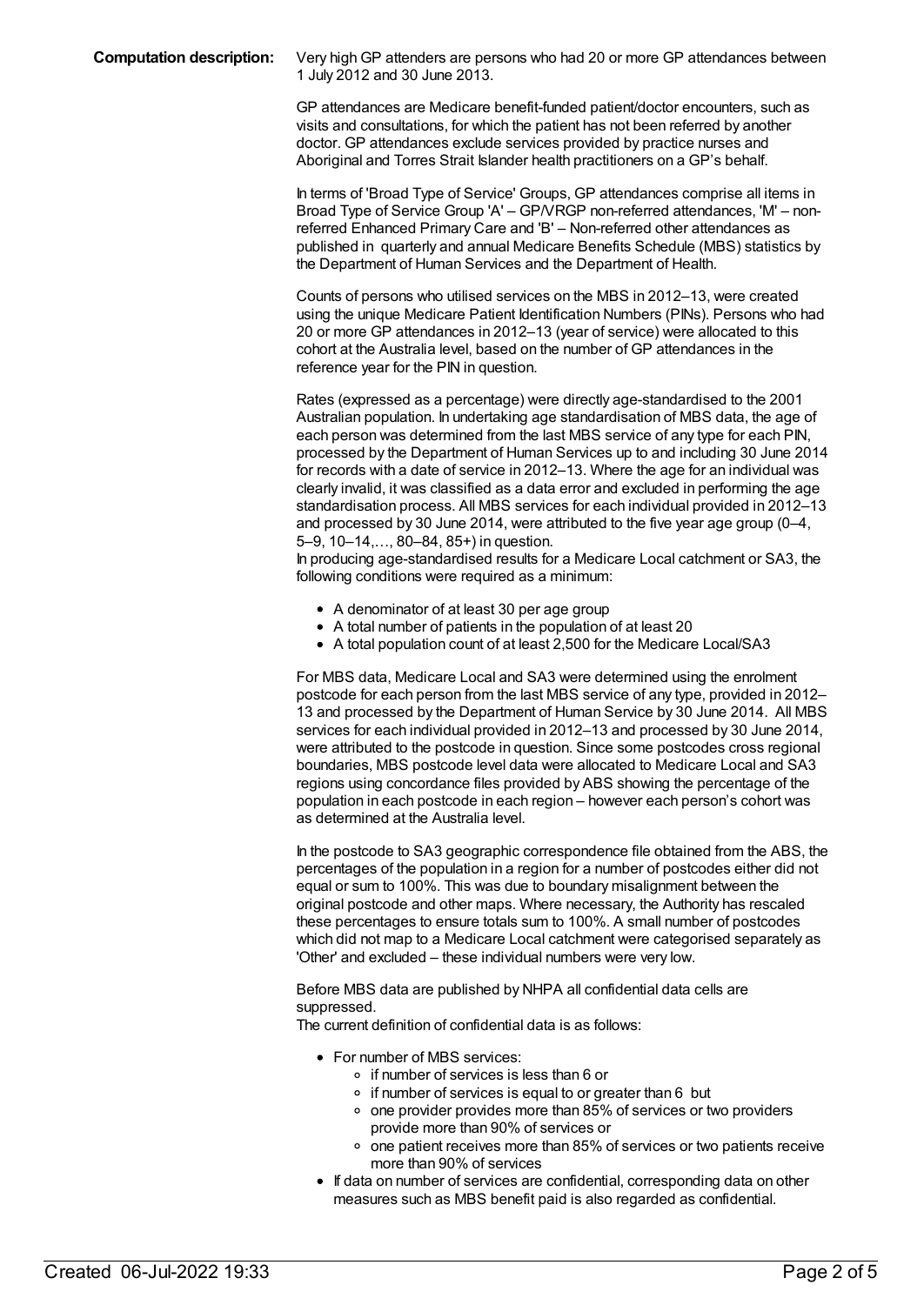| <b>Computation:</b>             | 100 x (Numerator ÷ Denominator)                                                                                                                                                                                                                                                     |
|---------------------------------|-------------------------------------------------------------------------------------------------------------------------------------------------------------------------------------------------------------------------------------------------------------------------------------|
|                                 | Age standardised using the direct method.                                                                                                                                                                                                                                           |
|                                 | $SR = \frac{\sum (r_i P_i)}{\sum P_i}$                                                                                                                                                                                                                                              |
| Numerator:                      | Number of people who had 20 or more GP attendances in the year.                                                                                                                                                                                                                     |
| <b>Numerator data elements:</b> | Data Element / Data Set-                                                                                                                                                                                                                                                            |
|                                 | Data Element                                                                                                                                                                                                                                                                        |
|                                 | <b>Medicare Personal Identification Number (PIN) number</b><br>A unique identifier for each person who is entitled to receive Medicare<br>benefits. The Medicare PIN number does not reveal personal information of<br>the individual and is not based on the Medicare card number. |
|                                 | Guide for use                                                                                                                                                                                                                                                                       |
|                                 | Data source type: Administrative by-product data                                                                                                                                                                                                                                    |
|                                 | Data Element / Data Set                                                                                                                                                                                                                                                             |
|                                 | Person-age, total years N[NN]                                                                                                                                                                                                                                                       |
|                                 | Guide for use                                                                                                                                                                                                                                                                       |
|                                 | Data source type: Administrative by-product data                                                                                                                                                                                                                                    |
|                                 | <b>Data Element / Data Set-</b>                                                                                                                                                                                                                                                     |
|                                 | Address-Australian postcode, Australian postcode code (Postcode datafile)<br>{NNNN}                                                                                                                                                                                                 |
|                                 | Guide for use                                                                                                                                                                                                                                                                       |
|                                 | Data source type: Administrative by-product data                                                                                                                                                                                                                                    |
|                                 | <b>Data Element / Data Set-</b>                                                                                                                                                                                                                                                     |
|                                 | Person-General Practitioner attendance indicator, yes/no code N                                                                                                                                                                                                                     |
|                                 | Data Source                                                                                                                                                                                                                                                                         |
|                                 | Medicare (MBS) data                                                                                                                                                                                                                                                                 |
| Denominator:                    | Total population                                                                                                                                                                                                                                                                    |
| Denominator data<br>elements:   | Data Element / Data Set-                                                                                                                                                                                                                                                            |
|                                 | Person—estimated resident population of Australia, total people N[N(7)]                                                                                                                                                                                                             |
|                                 | <b>Data Source</b>                                                                                                                                                                                                                                                                  |
|                                 | ABS Estimated resident population (total population)                                                                                                                                                                                                                                |
|                                 | Guide for use                                                                                                                                                                                                                                                                       |
|                                 | Data source type: Census based plus administrative by-product data                                                                                                                                                                                                                  |
| Disaggregation:                 | By Medicare Local catchments, Medicare Local peer groups and SA3                                                                                                                                                                                                                    |

Created 06-Jul-2022 19:33 Page 3 of 5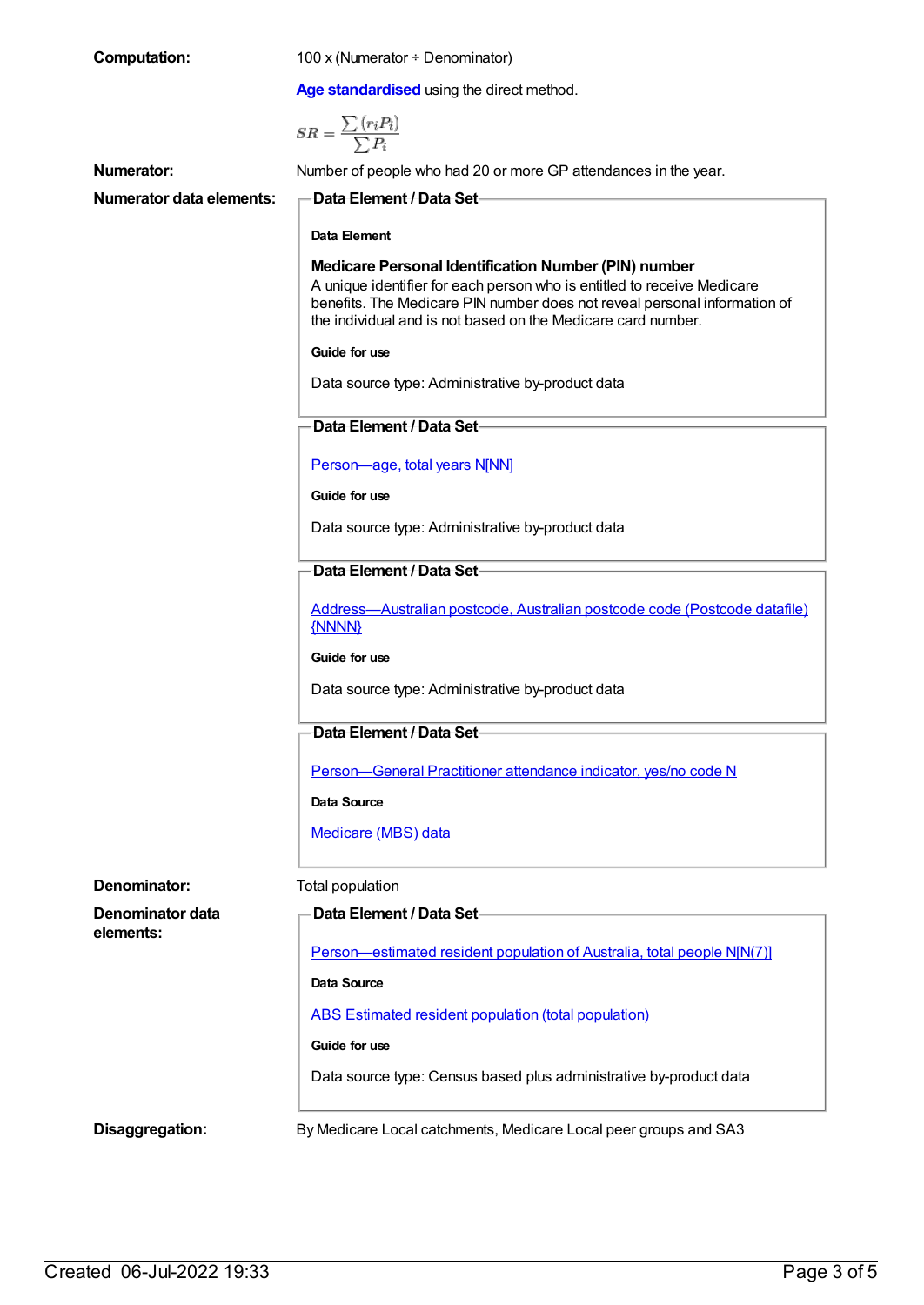#### **Disaggregation data elements:**

#### **Data Element / Data Set**

[Address—statistical](https://meteor.aihw.gov.au/content/457293) area, level 3 (SA3) code (ASGS 2011) NNNNN

**Data Element / Data Set**

Administrative health [region—Medicare](https://meteor.aihw.gov.au/content/513288) Local identifier, code AANNN

**Data Element / Data Set**

Administrative health [region—Medicare](https://meteor.aihw.gov.au/content/550733) Local peer group, code N

#### **Representational attributes**

| Percentage |
|------------|
| Real       |
| Person     |
| NN.N       |
|            |

## **Indicator conceptual framework**

[PAF-Equity](https://meteor.aihw.gov.au/content/554927) of access

#### **Data source attributes**

**Framework and dimensions:**

| Data sources: | Data Source                                              |
|---------------|----------------------------------------------------------|
|               | ABS Estimated resident population (total population)     |
|               | Frequency                                                |
|               | Quarterly                                                |
|               | <b>Quality statement</b>                                 |
|               | ABS Estimated resident population (total population), QS |
|               | Data custodian                                           |
|               | <b>Australian Bureau of Statistics</b>                   |
|               | Data Source                                              |
|               | Medicare (MBS) data                                      |
|               | Frequency                                                |
|               | Annually                                                 |
|               | Data custodian                                           |
|               | Department of Health                                     |
|               |                                                          |

## **Accountability attributes**

| <b>Reporting requirements:</b>                         | National Health Performance Authority-Performance and Accountability Agreement |
|--------------------------------------------------------|--------------------------------------------------------------------------------|
| <b>Organisation responsible</b><br>for providing data: | Department of Health                                                           |
| <b>Accountability:</b>                                 | National Health Performance Authority                                          |